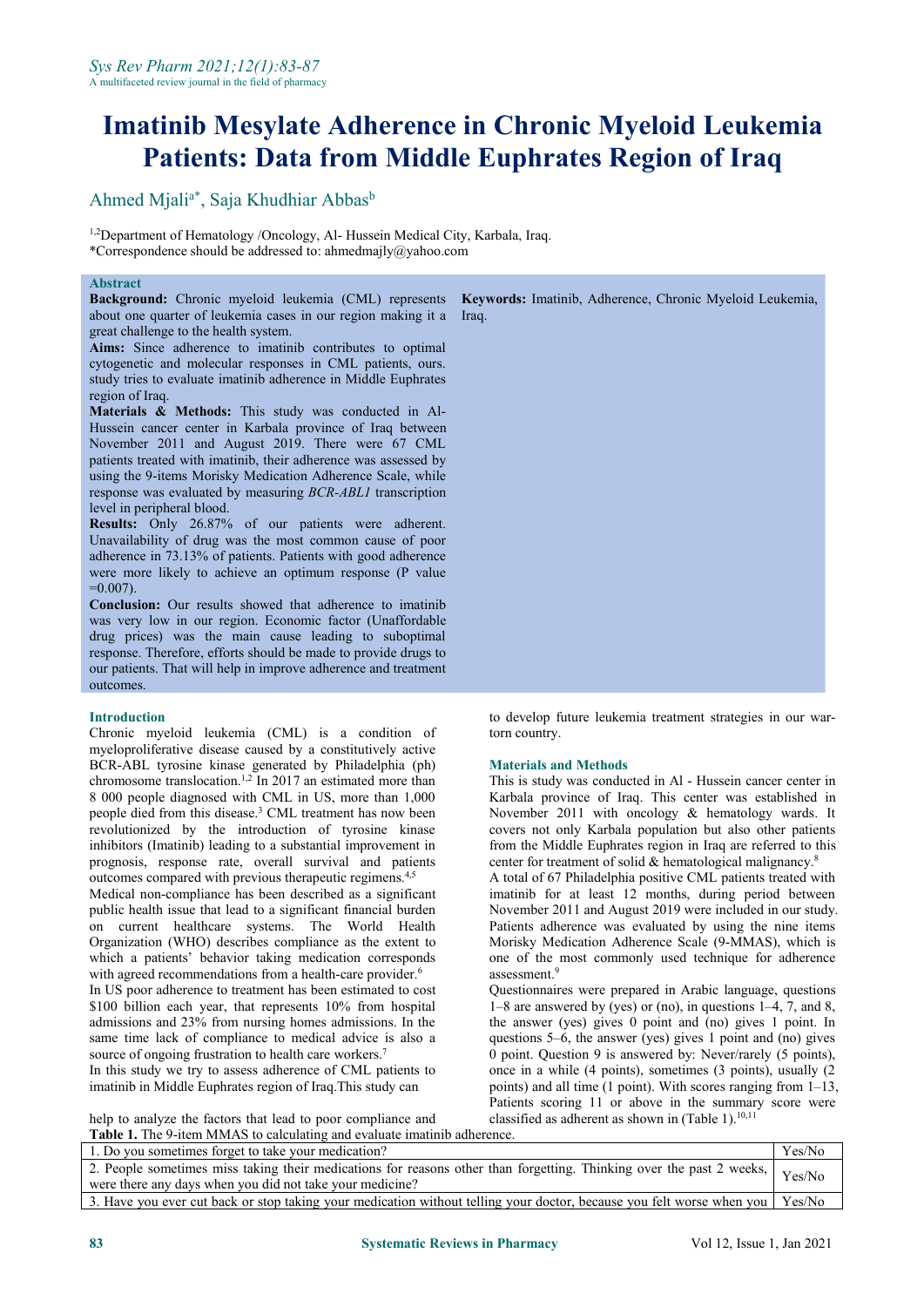## **Imatinib Mesylate Adherence in Chronic Myeloid Leukemia Patients: Data from Middle**

| Euphrates Region of Iraq |  |
|--------------------------|--|
|--------------------------|--|

| took it?                                                                                                                                   |          |
|--------------------------------------------------------------------------------------------------------------------------------------------|----------|
| 4. Do you sometimes miss to bring along your medication when you travel or leave home?                                                     | Yes/No   |
| 5. Did you take your medicine yesterday?                                                                                                   | Yes/No   |
| 6. Do you have a special routine or reminder system to help you take your medications?                                                     | Yes/No   |
| 7. Do you sometimes stop taking your medication if it feels like your disease is under control?                                            | Yes/No   |
| 8. Taking medication every day is a real inconvenience for some people. Do you ever feel hassled about sticking to your<br>treatment plan? | Yes/No   |
| 9. How often do you have difficulty remembering to take all of your medicines?                                                             | Scale 1- |

Response was evaluated up by measuring of *BCR-ABL1* transcription level in peripheral blood, that done as part of the clinical protocol and the findings were reported on the health information system of hospital regularly. All patients were personally interviewed during their routine follow up and their demographic data were also collected. Patients with non-conclusive results were excluded from our study. This study was approved by review ethical committee of Karbala teaching hospital, Iraq.

Data were analyzed by using the Social Sciences of Statistical Package (SPSS) version 20, Chi square procedure was being used to identify the significant differences at the level of significance  $\leq 0.05$ .

## **Results**

There were 67 patients enrolled in our study, median age was 45 years and range (6-90) years. Thirty-four patients (50.75%) were male and 33 patients (49.25%) were female with M:F ratio 1.03:1. From those patients 56 patients (83.50%) were married and 11 patients (16.50%) were single. Majority of our patients had an educational level of primary school in 27 patients (40.30%) followed by secondary school in 18 patients (26.87%), higher education in 14 patients (20.89%) and 8 patients (11.94%) were Illiterates.

Chronic phase was the most common presenting phase in 63 patients (94.03%) followed by accelerated phase in 3 patients (4.48%) and blast crisis in 1 patient (1.49%) as shown in (Table 2).

Table 2. Demographic features of the 67 patients.

| Variable                           | N(%         |
|------------------------------------|-------------|
| Gender                             |             |
| Male                               | 34 (50.75%) |
| Female                             | 33 (49.25%) |
| Marital status                     |             |
| Married                            | 56 (83.50%) |
| Single                             | 11 (16.50%) |
| Level of education                 |             |
| Illiterate                         | 8 (11.94%)  |
| Primary                            | 27 (40.30%) |
| Secondary                          | 18 (26.87%) |
| Higher education                   | 14 (20.89%) |
| Clinical presentation at diagnosis |             |
| Chronic phase                      | 63 (94.03%) |
| <b>Accelerated Phase</b>           | $3(4.48\%)$ |
| Blast crisis                       | $1(1.49\%)$ |

The overall mean Morisky score of 67 patients was 8.41, range was (3-13). Of the 67 patients, 18 patients (26.87%) were adherents, and 49 patients (73.13%) were non-adherent (Figure 1).



**Figure 1.** Patients adherence according to 9-items MMAS.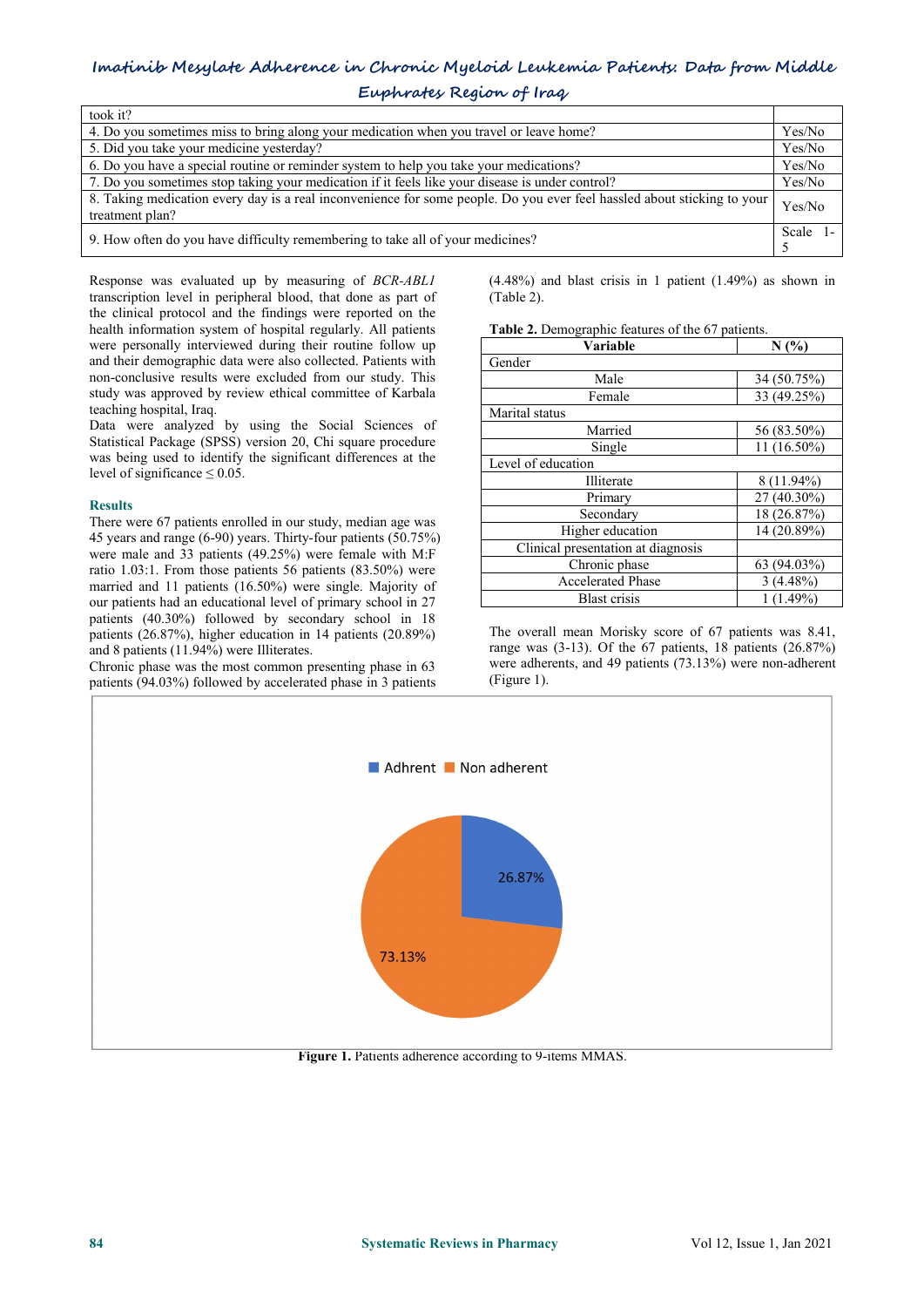## **Imatinib Mesylate Adherence in Chronic Myeloid Leukemia Patients: Data from Middle**

## **Euphrates Region of Iraq**

The most common cause for poor adherence in our patients was unavailability of drugs in 49 patients (73.13%) followed by forgetfulness in 27 patients (40.30%), side effects in 20 (14.92%), patients feel their disease is under control in 5 patients (7.46%) and hopelessness in 4 patients (5.97%) as shown in ( Figure 2).



patients (29.85%), doubt about drug efficacy in 10 patients **Figure 2.** Causes of non- adherence to imatinib.

Stomach pain & gastric upset was the most common side effects in 19 patients (28.36%) followed by joint pain in 16

patients (23.88%), muscle pain in 13 patients (19.40%), nausea in 13 patients (19.40%) and vomiting in 10 patients (14.92%), other side effects are shown in (Table 3).

**Table 3.** Side effects due to imatinib intake.

| Side effects                 | N(%)         |
|------------------------------|--------------|
| Fatigue                      | 1(1.49%)     |
| Edema                        | $6(8.95\%)$  |
| Nausea                       | 13 (19.40%)  |
| Diarrhea                     | $2(2.98\%)$  |
| Vomiting                     | 10 (14.92%)  |
| Headache                     | 7(10.45%)    |
| Drowsiness & Dizziness       | $8(11.94\%)$ |
| Nervousness                  | $3(4.48\%)$  |
| Weight gain                  | $4(5.97\%)$  |
| Allergy & Rash               | 1(1.49%)     |
| Fever                        | $3(4.48\%)$  |
| Stomach pain & gastric upset | 19 (28.36%)  |
| Muscle pain                  | 13 (19.40%)  |
| Joint pain                   | 16 (23.88%)  |
| Abdominal pain               | 7(10.45%)    |

There was no correlation between adherence and sex, level of education, marital status or side effects, but adherent patients were more likely to achieve optimal response in 83.3% of

patients comparing to 46.94% among non-adherence (P value  $=0.007$ ; 95% CI: 1.45-22.04) as shown in (Tables 4 & 5).

**Table 4.** Categorical variables comparison with adherence using the 9-items MMAS.

| 'arıable | Aass<br><b>Acherence</b><br>^+<br><br>мше | otal | value |
|----------|-------------------------------------------|------|-------|
|          |                                           |      |       |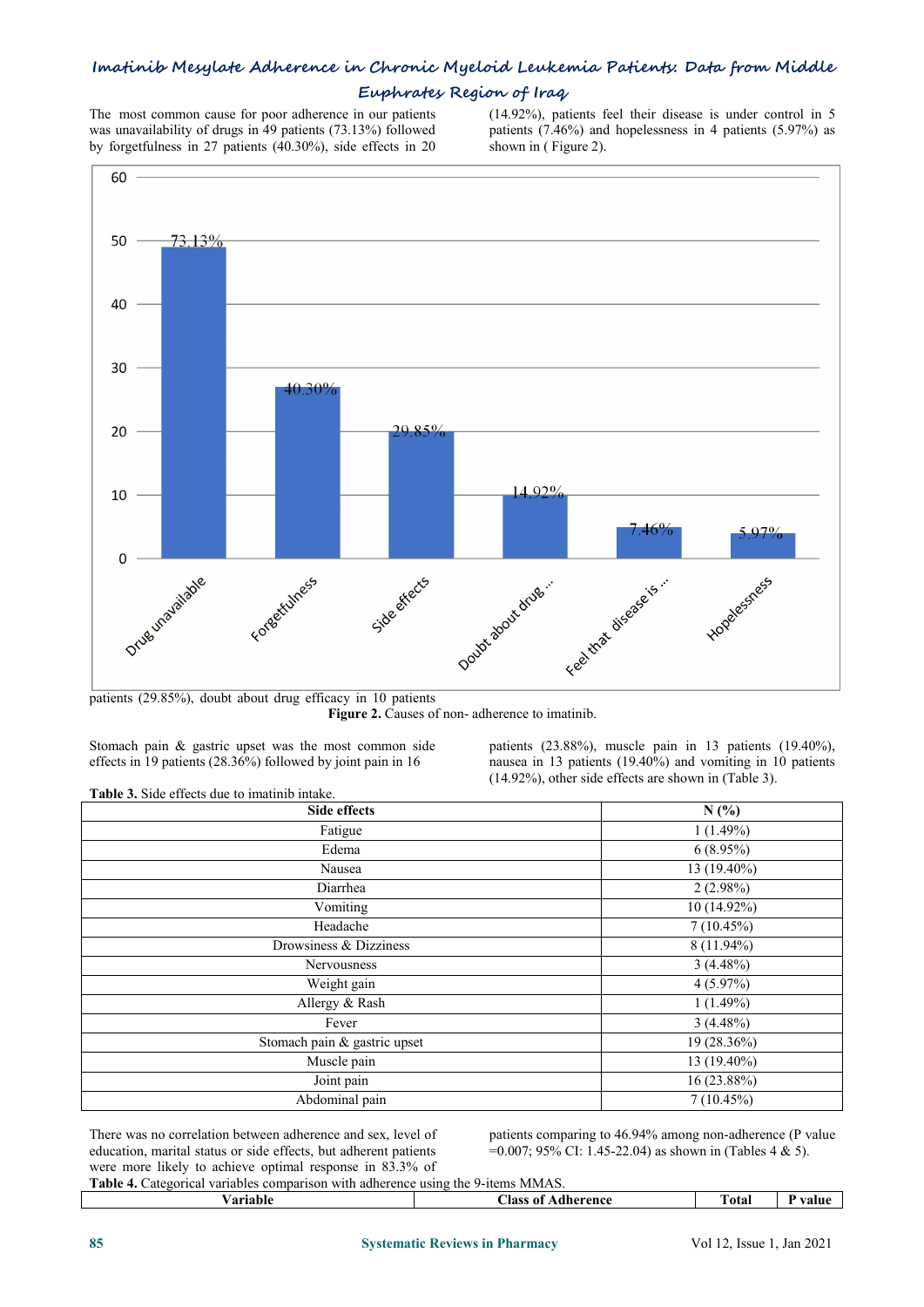## **Imatinib Mesylate Adherence in Chronic Myeloid Leukemia Patients: Data from Middle**

| $\frac{1}{2}$      |                                |                      |                  |             |       |
|--------------------|--------------------------------|----------------------|------------------|-------------|-------|
|                    |                                | Non-adherent N $(%)$ | Adherent N $(%)$ |             |       |
| Sex.               | Female                         | 23 (69.70%)          | $10(30.30\%)$    | $33(100\%)$ | 0.531 |
|                    | Male                           | 26(76.47%)           | $8(23.53\%)$     | $34(100\%)$ |       |
| Level of education | Illiterate to secondary school | 38 (71.70%)          | $15(28.30\%)$    | 53 (100%)   | 0.605 |
|                    | Higher education               | 11(78.57%)           | 3(21.43%)        | 14 (100%)   |       |
| Marital status     | No                             | $7(63.64\%)$         | $4(36.36\%)$     | 11 (100%)   | 0.436 |
|                    | Yes                            | $42(75.00\%)$        | 14 (25.00%)      | $56(100\%)$ |       |
| Side effects       | Yes                            | 49 (73.13%)          | 18(26.87%)       | $67(100\%)$ | 0.470 |
|                    | No                             | $0(0.00\%)$          | $(0.00\%)$       | $(0.00\%)$  |       |

**Euphrates Region of Iraq**

**Table 5.** Patients response according to adherence status.

| Adherence    | <b>Response</b> |                   | Total     |          | <b>Odds Ratio (95%CI)</b> |  |
|--------------|-----------------|-------------------|-----------|----------|---------------------------|--|
|              | Optimal $N(%)$  | Failure N $(\% )$ |           | value    |                           |  |
| Adherent     | $15(83.33\%)$   | $(16.67\%)$       | 18 (100%) | $0.007*$ |                           |  |
| Non-adherent | 23 (46.94%)     | 26 (53.06%)       | 49 (100%) |          | $5.65(1.45-22.04)$        |  |

\* means significant differences ( $P \le 0.05$ ).

#### **Discussion**

Leukemia accounts for more than 6% of cancer patients in Middle Euphrates region of Iraq, while CML represents more than 24% of leukemia cases in this region.12,13 Poor compliance to treatment had negative impact on CML patients, understanding factors that lead to incompliance may help to improve treatment outcomes and decrease complications.14,15

Only 26.87% of our patients were adherent, our results were much lower than in Qatar 69%, Sweden 97.36%, India 75%, Ethiopia 55.5% and Taiwan 73.1%.11,16-19 Drug unavailability was the major factor for non-compliance in 73.13% of our patients. Because of the long-term use of costly imatinib, the expense of treatment with CML has increased and now CML has been one of the most expensive illness.<sup>20</sup> Unavailability of drugs was also the main cause of poor adherence in Qatar and Brazil.<sup>11, 21</sup> While side effects were the main factor in UK, Ethiopia and Taiwan.<sup>18,19,22</sup>

In our study there was no effect of sex, level of education, marital status and side effects on adherence, same result in India and Brazil.17, <sup>21</sup> Although Darkow et al., showed that lack of adherence was greater among women.<sup>23</sup> While Marin et al. found that adherence was lower in younger patients and those who developed side effects.<sup>5</sup>

Adherent patients tend to achieve optimal response comparing to non-adherence, this was proved in studies in UK, Brazil, Taiwan and Belgium where the adherence rate and the molecular response were closely correlated.<sup>5, 19, 21, 24</sup>

## **Conclusion**

This is first study to assess adherence to imatinib in Iraq, patient's adherence was very poor in our region. There was no correlation between adherence and sex, level of education, marital status or side effects. Unfortunately, drug unavailability was the major cause of non-adherence. The most common side effect in our patients was gastric upset. Adherent patients tend to achieve optimal response comparing to non-adherence. This result highlights the need for future studies in other parts of Iraq with larger numbers of patients to assess other possible factors for poor adherence. Health authority are advised to pay attention to the factors found in this study, that might help to improve treatment outcomes among CML patients in our country.

#### **References**

- 1. 1.Faderl S, Talpaz M, Estrov Z, et al. The biology of chronic myeloid leukemia. *N Engl J Med*. 1999 Jul 15;341(3):164-72.
- 2. Lugo TG, Pendergast AM, Muller AJ, et al. Tyrosine kinase activity and transformation potency of bcr-abl oncogene products. *Science*. 1990 Mar

2;247(4946):1079-82.

- 3. Pinheiro PS, Callahan KE, Siegel RL, et al. Cancer mortality in Hispanic ethnic groups. *Cancer Epidemiol Biomarkers Prev*. 2017 Mar 1;26(3):376-82.
- 4. An X, Tiwari AK, Sun Y, et al. BCR-ABL tyrosine kinase inhibitors in the treatment of Philadelphia chromosome positive chronic myeloid leukemia: a review. *Leuk Res*. 2010 Oct 1;34(10):1255-68.
- 5. Marin D, Bazeos A, Mahon FX, et al. Adherence is the critical factor for achieving molecular responses in patients with chronic myeloid leukemia who achieve complete cytogenetic responses on imatinib. *J Clin Oncol*. 2010 May 10;28(14):2381.
- 6. Vermeire E, Hearnshaw H, Van Royen P, et al. Patient adherence to treatment: three decades of research. A comprehensive review. *J Clin Pharm Ther*. 2001 Oct 30;26(5):331-42.
- 7. Benjamin RM. Medication adherence: helping patients take their medicines as directed. *Public Health Rep*. 2012 Jan;127(1):2-3.
- 8. Mjali A, Jawad SA, Al Baroodi BN. Gynecological Cancer in Middle Euphrates Region of Iraq, 2012-2020. *Asian Pac Environ Cancer*. 2020 Jun 4;3(1):17-8.
- 9. de Oliveira-Filho AD, Morisky DE, Neves SJ, et al. The 8-item Morisky Medication Adherence Scale: validation of a Brazilian–Portuguese version in hypertensive adults. *Res Social Adm Pharm*. 2014 May 1;10(3):554-61.
- 10. De las Cuevas C, Peñate W. Psychometric properties of the eight-item Morisky Medication Adherence Scale (MMAS-8) in a psychiatric outpatient setting. *Int J Clin Health Psychol*. 2015 May 1;15(2):121-9.
- 11. Al-Dewik NI, Morsi HM, Samara MM, et al. Is adherence to imatinib mesylate treatment among patients with chronic myeloid leukemia associated with better clinical outcomes in Qatar? *Clin Med Insights Oncol*. 2016 Jan;10: CMO-S32822.
- 12. Mjali A, Al Baroodi BN. Some Facts About Cancers in Karbala province of Iraq, 2012-2020. *Asian Pac J Cancer Care*. 2020 Jun 7;5(2):67-9.
- 13. Mjali A, Al-Shammari HH, Abbas NT, et al. Leukemia Epidemiology in Karbala province of Iraq. *Asian Pac J Cancer Care*. 2019;4(4):135-9.
- 14. Mjali A, Kareem YA, Al–Shammari HH, et al. Chronic myeloid leukemia patient with isolated central nervous system blast crisis. *World J Pharm Pharm Sci*.2019;8(9): 111-117.
- 15. Mjali A, Hasan DM, Al-Anssari MJ, et al. Myeloid sarcoma as the presenting symptom of chronic myeloid leukemia chronic phase: A case report. *World J Pharm Res*.2017; 6 (13): 10-15.
- 16. Jönsson S, Olsson B, Söderberg J, et al. Good adherence